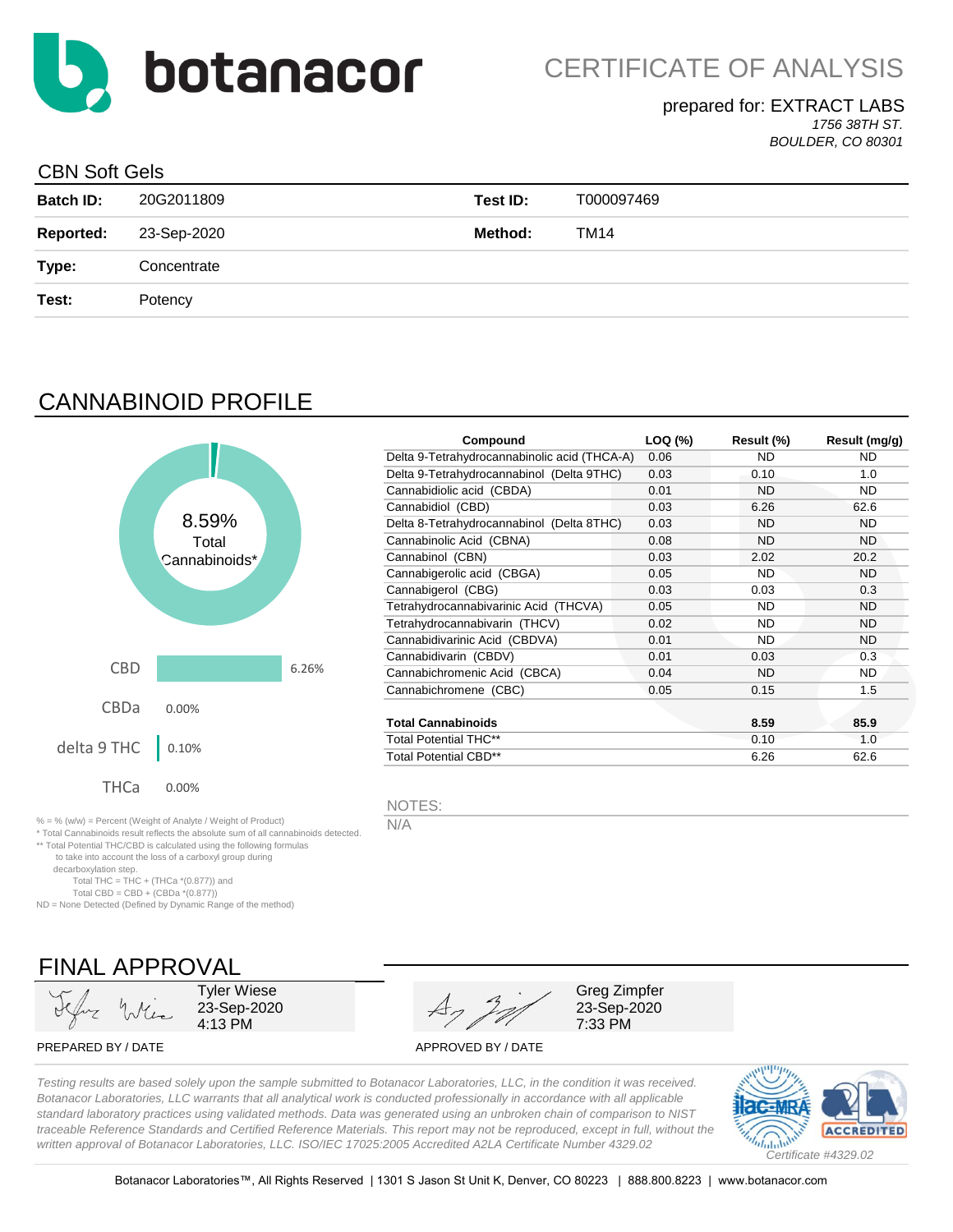

#### prepared for: EXTRACT LABS *1756 38TH ST.*

*BOULDER, CO 80301*

### CBN Soft Gels

| <b>Batch ID:</b> | 20G2011809                    | Test ID: | T000097471                   |
|------------------|-------------------------------|----------|------------------------------|
| Reported:        | 25-Sep-2020                   | Method:  | TM24, TM25, TM26, TM27, TM28 |
| Type:            | Concentrate                   |          |                              |
| Test:            | <b>Microbial Contaminants</b> |          |                              |
|                  |                               |          |                              |

# MICROBIAL CONTAMINANTS

| Contaminant                            | Result (CFU/g)*                                                                                                                                                                                                                                                                                                                                                                                                                                                                                                             |  |
|----------------------------------------|-----------------------------------------------------------------------------------------------------------------------------------------------------------------------------------------------------------------------------------------------------------------------------------------------------------------------------------------------------------------------------------------------------------------------------------------------------------------------------------------------------------------------------|--|
| <b>Total Aerobic Count**</b>           | None Detected                                                                                                                                                                                                                                                                                                                                                                                                                                                                                                               |  |
| <b>Total Coliforms**</b>               | None Detected                                                                                                                                                                                                                                                                                                                                                                                                                                                                                                               |  |
| <b>Total Yeast and Molds**</b>         | None Detected                                                                                                                                                                                                                                                                                                                                                                                                                                                                                                               |  |
| E. coli                                | Absent                                                                                                                                                                                                                                                                                                                                                                                                                                                                                                                      |  |
| STEC and 0157 E. coli                  | None Detected                                                                                                                                                                                                                                                                                                                                                                                                                                                                                                               |  |
| <b>Salmonella</b>                      | None Detected                                                                                                                                                                                                                                                                                                                                                                                                                                                                                                               |  |
| * CFU/g = Colony Forming Unit per Gram | $\mathcal{L} = \mathcal{L} \times \mathcal{L} = \mathcal{L} \times \mathcal{L} = \mathcal{L} \times \mathcal{L} = \mathcal{L} \times \mathcal{L} \times \mathcal{L} = \mathcal{L} \times \mathcal{L} \times \mathcal{L} = \mathcal{L} \times \mathcal{L} \times \mathcal{L} \times \mathcal{L} = \mathcal{L} \times \mathcal{L} \times \mathcal{L} \times \mathcal{L} \times \mathcal{L} \times \mathcal{L} \times \mathcal{L} \times \mathcal{L} \times \mathcal{L} \times \mathcal{L} \times \mathcal{L} \times \mathcal$ |  |

*\*\* Values recorded in scientific notation, a common microbial practice of expressing numbers that are too large to be conveniently* 

 *written in decimal form.*

*Examples: 10^2 = 100 CFU 10^3 = 1,000 CFU 10^4 = 10,000 CFU 10^5 = 100,000 CFU*

#### NOTES:

Total Aerobic: None Detected Coliforms: None Detected TYM: None Detected Free from visual mold, mildew, and foreign matter

## FINAL APPROVAL

Tori King 25-Sep-2020 2:18 PM

Greg Zimpfer 25-Sep-2020 4:55 PM

PREPARED BY / DATE APPROVED BY / DATE



*Testing results are based solely upon the sample submitted to Botanacor Laboratories, LLC, in the condition it was received. Botanacor Laboratories, LLC warrants that all analytical work is conducted professionally in accordance with all applicable standard laboratory*  practices using validated methods. Data was generated using an unbroken chain of comparison to NIST traceable Reference Standards and *Certified Reference Materials. This report may not be reproduced, except in full, without the written approval of Botanacor Laboratories, LLC. ISO/IEC 17025:2005 Accredited A2LA Certificate Number 4329.03*



Botanacor Laboratories™, All Rights Reserved | 1301 S Jason St Unit K, Denver, CO 80223 | 888.800.8223 | www.botanacor.com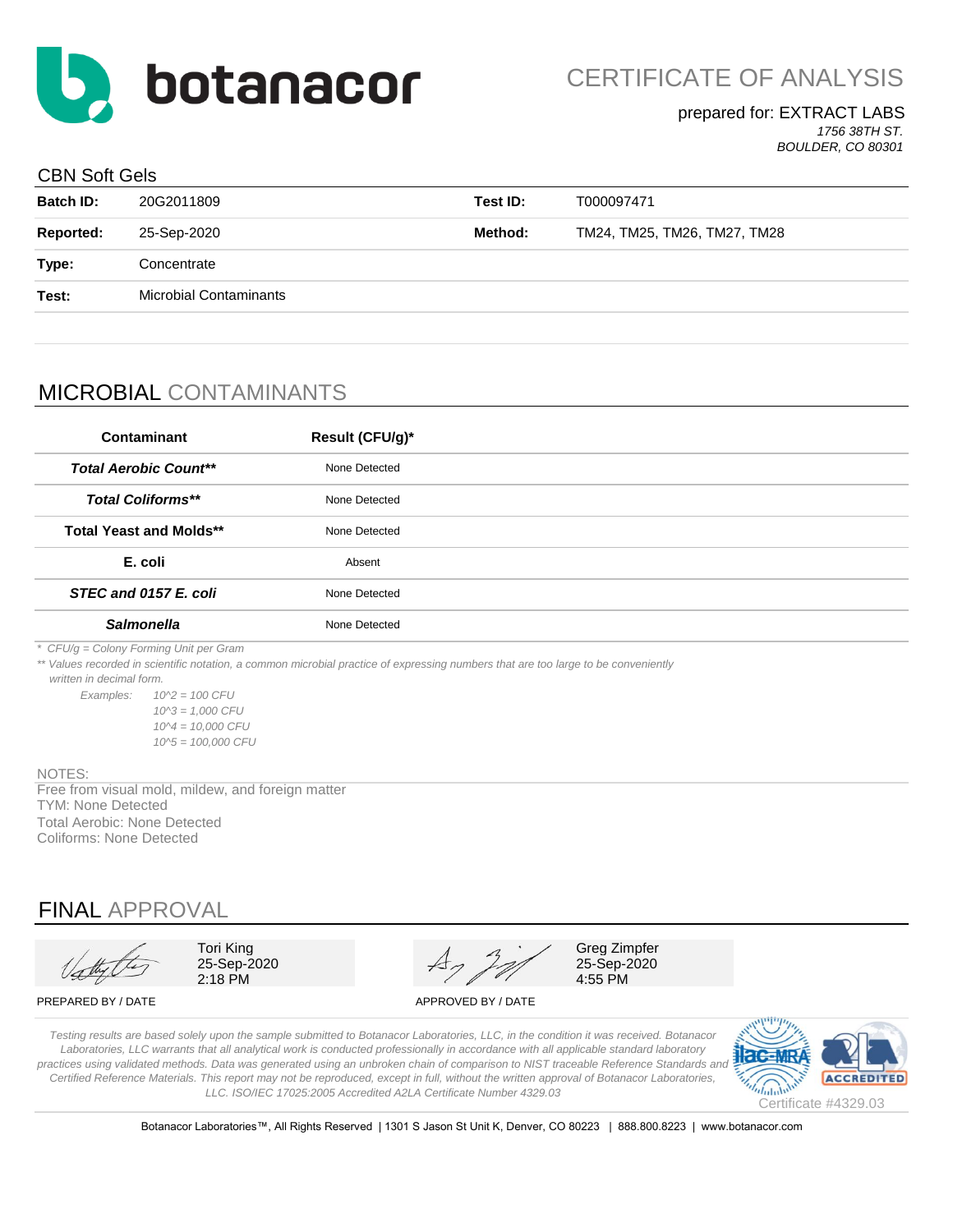

#### prepared for: EXTRACT LABS *1756 38TH ST. BOULDER, CO 80301*

### CBN Soft Gels

| <u> 991 - 991 - 991 - 99</u> |                          |          |            |
|------------------------------|--------------------------|----------|------------|
| <b>Batch ID:</b>             | 20G2011809               | Test ID: | T000097470 |
| <b>Reported:</b>             | 24-Sep-2020              | Method:  | TM04       |
| Type:                        | Concentrate              |          |            |
| Test:                        | <b>Residual Solvents</b> |          |            |
|                              |                          |          |            |

## RESIDUAL SOLVENTS

| <b>Solvent</b>                          | <b>Dynamic Range (ppm)</b> | <b>Result (ppm)</b> |
|-----------------------------------------|----------------------------|---------------------|
| Propane                                 | $80 - 1601$                | *ND                 |
| <b>Butanes</b><br>(Isobutane, n-Butane) | 164 - 3276                 | *ND                 |
| Methanol                                | 65 - 1293                  | *ND                 |
| Pentane                                 | $91 - 1818$                | *ND                 |
| Ethanol                                 | 94 - 1874                  | *ND                 |
| Acetone                                 | 102 - 2045                 | *ND                 |
| <b>Isopropyl Alcohol</b>                | 110 - 2203                 | *ND                 |
| Hexane                                  | $6 - 126$                  | *ND                 |
| <b>Ethyl Acetate</b>                    | 103 - 2060                 | *ND                 |
| <b>Benzene</b>                          | $0.2 - 4.2$                | *ND                 |
| <b>Heptanes</b>                         | 98 - 1953                  | *ND                 |
| Toluene                                 | 19 - 380                   | *ND                 |
| <b>Xylenes</b><br>(m,p,o-Xylenes)       | 144 - 2877                 | *ND                 |

\* ND = None Detected (Defined by Dynamic Range of the method)

#### NOTES:

Replaces CoA issued on 23Sep2020 due to typographical error in sample name.

## FINAL APPROVAL



Sam Smith 24-Sep-2020 9:04 AM

Ben Miton

24-Sep-2020 10:40 AM

Ben Minton

PREPARED BY / DATE APPROVED BY / DATE

*Testing results are based solely upon the sample submitted to Botanacor Laboratories, LLC, in the condition it was received. Botanacor Laboratories, LLC warrants that all analytical work is conducted professionally in accordance with all applicable standard laboratory practices using validated methods. Data was generated using an unbroken chain of comparison to NIST traceable Reference Standards and Certified Reference Materials. This report may not be reproduced, except in full, without the written approval of Botanacor Laboratories, LLC. ISO/IEC 17025:2005 Accredited A2LA Certificate Number 4329.02*



Botanacor Laboratories™, All Rights Reserved | 1301 S Jason St Unit K, Denver, CO 80223 | 888.800.8223 | www.botanacor.com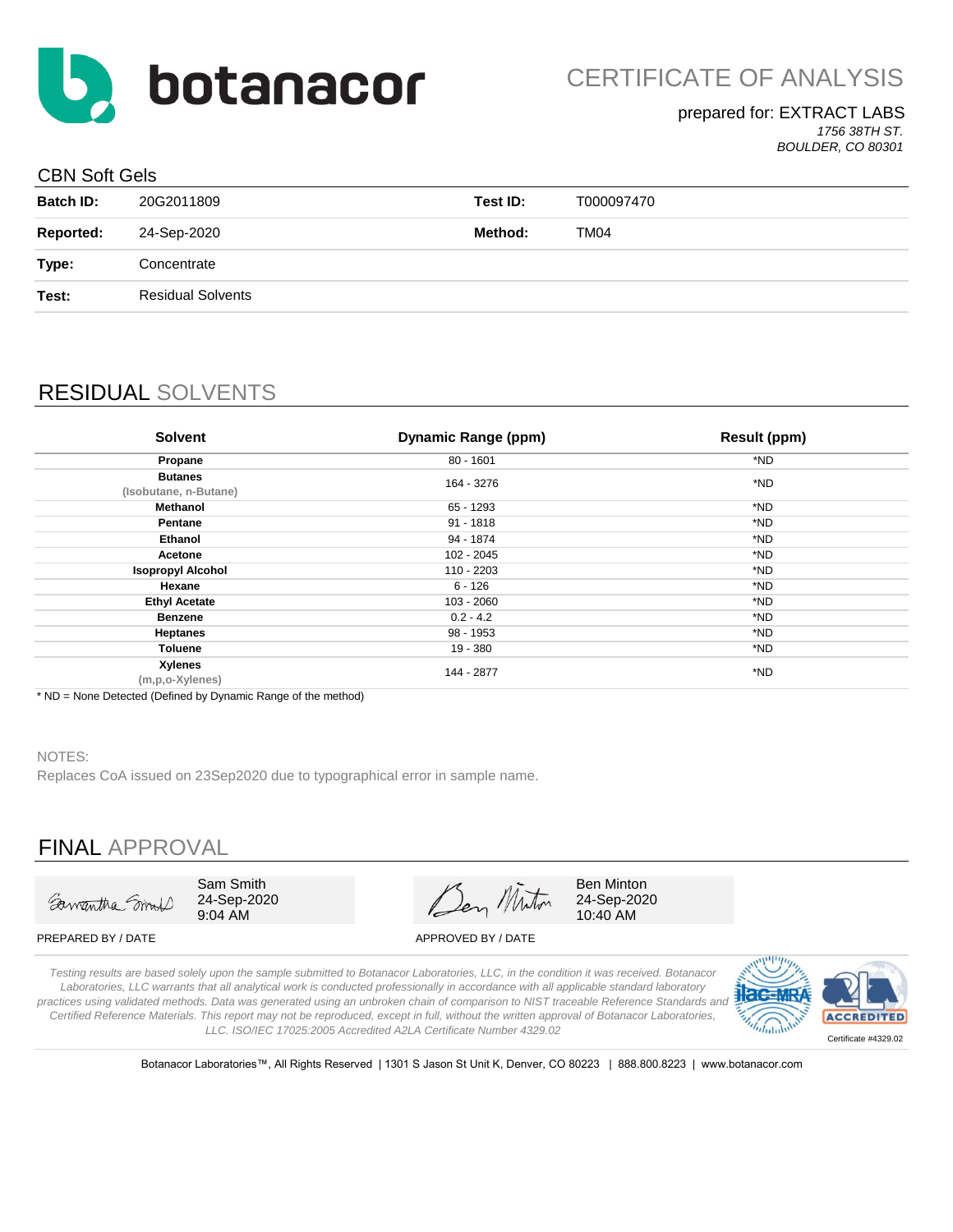

CERTIFICATE OF ANALYSIS

### prepared for: EXTRACT LABS

*1756 38TH ST. BOULDER, CO 80301*

#### CBN Soft Gels

| <b>Batch ID:</b> | 20G2011809  | Test ID: | T000097472  |
|------------------|-------------|----------|-------------|
| <b>Reported:</b> | 24-Sep-2020 | Method:  | <b>TM17</b> |
| Type:            | Concentrate |          |             |
| Test:            | Pesticides  |          |             |

## PESTICIDE RESIDUE

| Compound            | Dynamic Range (ppb)                                           | Result (ppb) | Compound         | Dynamic Range (ppb) | Result (ppb) |
|---------------------|---------------------------------------------------------------|--------------|------------------|---------------------|--------------|
| Acephate            | 42 - 2672                                                     | $ND^*$       | <b>Malathion</b> | 338 - 2672          | $ND^*$       |
| Acetamiprid         | 43 - 2672                                                     | $ND^*$       | Metalaxyl        | 49 - 2672           | $ND^*$       |
| Abamectin           | >281                                                          | $ND^*$       | Methiocarb       | 40 - 2672           | $ND^*$       |
| Azoxystrobin        | 47 - 2672                                                     | $ND^*$       | Methomyl         | 44 - 2672           | $ND^*$       |
| <b>Bifenazate</b>   | $50 - 2672$                                                   | $ND^*$       | MGK 264 1        | 182 - 2672          | $ND^*$       |
| <b>Boscalid</b>     | 45 - 2672                                                     | $ND^*$       | <b>MGK 264 2</b> | 135 - 2672          | $ND^*$       |
| Carbaryl            | 42 - 2672                                                     | $ND^*$       | Myclobutanil     | 45 - 2672           | $ND^*$       |
| Carbofuran          | 43 - 2672                                                     | $ND^*$       | Naled            | $51 - 2672$         | $ND^*$       |
| Chlorantraniliprole | 46 - 2672                                                     | $ND^*$       | Oxamyl           | 45 - 2672           | $ND^*$       |
| Chlorpyrifos        | $51 - 2672$                                                   | $ND^*$       | Paclobutrazol    | 48 - 2672           | $ND^*$       |
| Clofentezine        | 309 - 2672                                                    | $ND^*$       | Permethrin       | 332 - 2672          | $ND^*$       |
| Diazinon            | 313 - 2672                                                    | $ND^*$       | Phosmet          | 44 - 2672           | $ND^*$       |
| <b>Dichlorvos</b>   | >301                                                          | $ND^*$       | Prophos          | 292 - 2672          | $ND^*$       |
| Dimethoate          | 42 - 2672                                                     | $ND^*$       | Propoxur         | 45 - 2672           | $ND^*$       |
| E-Fenpyroximate     | 311 - 2672                                                    | $ND^*$       | Pyridaben        | 323 - 2672          | $ND^*$       |
| Etofenprox          | 48 - 2672                                                     | $ND^*$       | Spinosad A       | $32 - 2672$         | $ND^*$       |
| Etoxazole           | 318 - 2672                                                    | $ND^*$       | Spinosad D       | $92 - 2672$         | $ND^*$       |
| Fenoxycarb          | >44                                                           | $ND^*$       | Spiromesifen     | >310                | $ND^*$       |
| Fipronil            | $56 - 2672$                                                   | $ND^*$       | Spirotetramat    | >334                | $ND^*$       |
| Flonicamid          | $60 - 2672$                                                   | $ND^*$       | Spiroxamine 1    | 20 - 2672           | $ND^*$       |
| Fludioxonil         | >306                                                          | $ND^*$       | Spiroxamine 2    | 23 - 2672           | $ND^*$       |
| Hexythiazox         | 47 - 2672                                                     | $ND^*$       | Tebuconazole     | 332 - 2672          | $ND^*$       |
| Imazalil            | $330 - 2672$                                                  | $ND^*$       | Thiacloprid      | 44 - 2672           | $ND^*$       |
| Imidacloprid        | 49 - 2672                                                     | $ND^*$       | Thiamethoxam     | 43 - 2672           | $ND^*$       |
| Kresoxim-methyl     | 55 - 2672                                                     | $ND^*$       | Trifloxystrobin  | 46 - 2672           | $ND^*$       |
|                     | * ND = None Detected (Defined by Dynamic Range of the method) |              |                  |                     |              |

N/A

Certificate reissued to correct sample name.

## FINAL APPROVAL

Tyler Wiese 24-Sep-2020 1:14 PM

Den Minton

Ben Minton 24-Sep-2020 1:35 PM

PREPARED BY / DATE APPROVED BY / DATE

*Testing results are based solely upon the sample submitted to Botanacor Laboratories, LLC, in the condition it was received. Botanacor Laboratories, LLC warrants that all analytical work is conducted professionally in accordance with all applicable standard laboratory practices using validated methods. Data was generated using an unbroken chain of comparison to NIST traceable Reference Standards and Certified Reference Materials. This report may not be reproduced, except in full, without the written approval of Botanacor Laboratories,* 

*LLC.*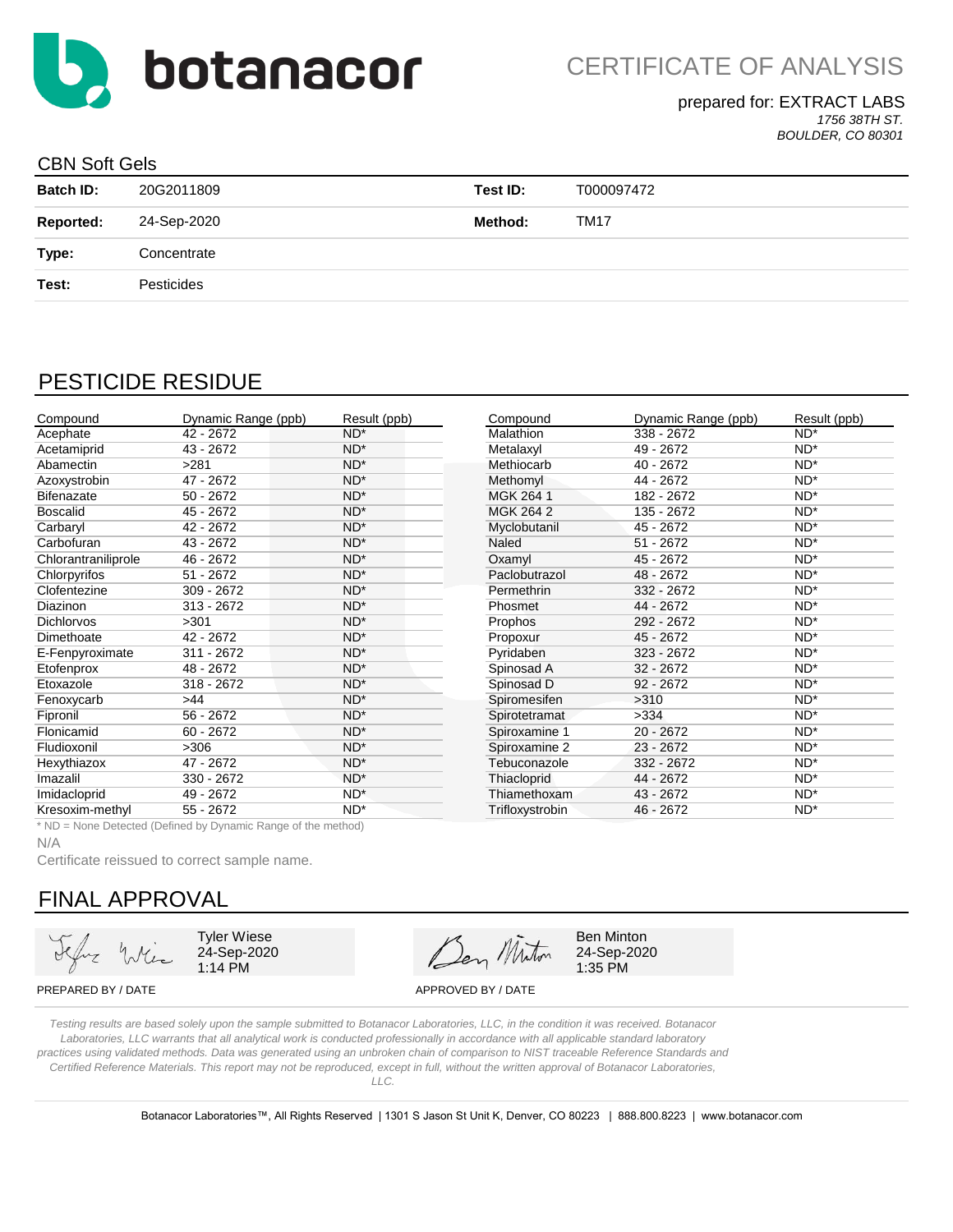

### prepared for: EXTRACT LABS

*1756 38TH ST. BOULDER, CO 80301*

#### CBN Soft Gels

| <b>Batch ID:</b> | 20G2011809  | Test ID: | T000097473 |
|------------------|-------------|----------|------------|
| <b>Reported:</b> | 24-Sep-2020 | Method:  | TM19       |
| Type:            | Other       |          |            |
| Test:            | Metals      |          |            |
|                  |             |          |            |

## HEAVY METALS

| Analyte        | <b>Dynamic Range (ppm)</b> | <b>Result (ppm)</b> |
|----------------|----------------------------|---------------------|
| Arsenic        | $0.064 - 6.44$             | <b>ND</b>           |
| Cadmium        | $0.067 - 6.69$             | <b>ND</b>           |
| <b>Mercury</b> | $0.064 - 6.41$             | <b>ND</b>           |
| Lead           | $0.088 - 8.80$             | <b>ND</b>           |

\* ND = None Detected (Defined by Dynamic Range of the method)

Certificate reissued to correct sample name.

# FINAL APPROVAL

Ryan Weems 24-Sep-2020 1:20 PM

Ben Minton

Ben Minton 24-Sep-2020 1:31 PM

PREPARED BY / DATE APPROVED BY / DATE

*Testing results are based solely upon the sample submitted to Botanacor Laboratories, LLC, in the condition it was received. Botanacor Laboratories, LLC warrants that all analytical work is conducted professionally in accordance with all applicable standard laboratory practices using validated methods. Data was generated using an unbroken chain of comparison to NIST traceable Reference Standards and Certified Reference Materials. This report may not be reproduced, except in full, without the written approval of Botanacor Laboratories, LLC.* 

Botanacor Laboratories™, All Rights Reserved | 1301 S Jason St Unit K, Denver, CO 80223 | 888.800.8223 | www.botanacor.com